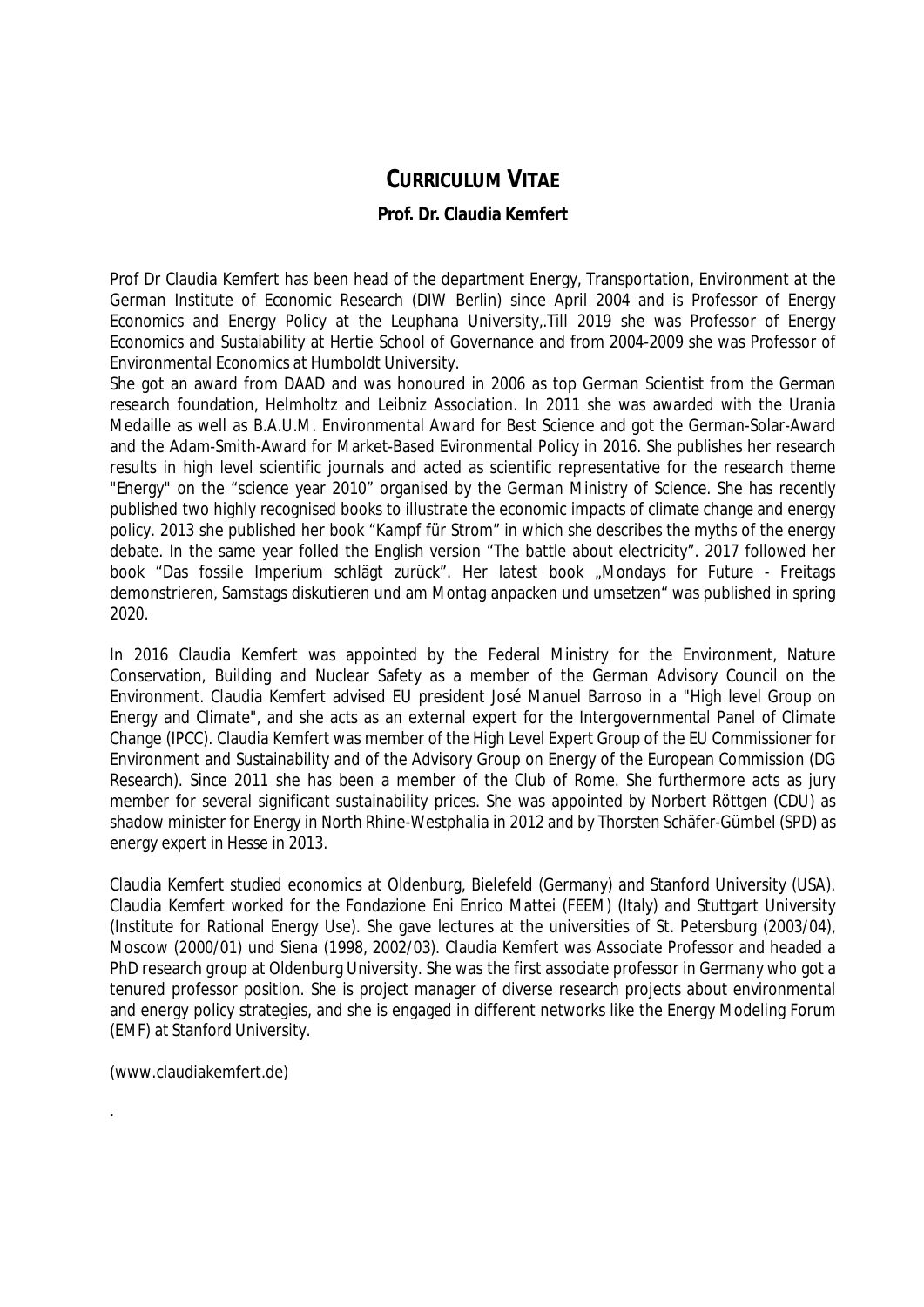## **SELECTED RESEARCH PROJECTS**

| 2020-2021 | Coal Exit, funded by Resources fort the Future RFF                                                                                                                                                                                                                                           |
|-----------|----------------------------------------------------------------------------------------------------------------------------------------------------------------------------------------------------------------------------------------------------------------------------------------------|
| 2020-2021 | 100% Erneuerbare-Szenarien, funded by 100 prozent erneuerbar stiftung                                                                                                                                                                                                                        |
| 2019-2020 | Kurzstudien Kohleausstieg, funded by BUND                                                                                                                                                                                                                                                    |
| 2016-2020 | Strukturwandel in Kohleregionen, funded by UBA                                                                                                                                                                                                                                               |
| 2016-2018 | Klimaschutz und Kohleausstieg: Politische Strategien und Maßnahmen bis 2030 und<br>darüber hinaus, finanziert von UBA/BMU                                                                                                                                                                    |
| 2016-2018 | German-Japanese Energy Transition Council (GJETC), finanziert von GJETC                                                                                                                                                                                                                      |
| 2016      | Netzausbaubedarfe im Lichte der Energiewende, finanziert von der Herman Scheer<br>Stiftung                                                                                                                                                                                                   |
| 2015-2017 | Open Power System Data, finanziert von BMWi                                                                                                                                                                                                                                                  |
| 2015-2016 | CO2-Limits, funded by Bundestagsfraktion Bündnis90/Grüne                                                                                                                                                                                                                                     |
| 2015-2016 | Kraftwerkspark Deutschland II, funded by European Climate Foundation (ECF)                                                                                                                                                                                                                   |
| 2015-2016 | Kraftwerkspark Deutschland I, funded by Heinrich-Böll-Fondation                                                                                                                                                                                                                              |
| 2012-2016 | MASMIE - Modellgestützte Analysen für die Strommarktgestaltung zur Integration<br>erneuerbarer Energien im Rahmen der Energiewende, promoted by Mercator<br>Foundation                                                                                                                       |
| 2014-2015 | DEEP Decarbonisation Projekt Länderstudie Deutschland zu Treibern und Barrieren<br>der Energiewende, gefördert vom Deutschen Institut für Entwicklungspolitik (DIE) und<br>des Bundesministeriums für Umwelt (BMU)                                                                           |
| 2012-2014 | RES Grid Integration - Regulated Expansion of Electricity Transmission Networks:<br>the Effects of Fluctuating Demand and RES Generation, promoted by the European<br>Commission                                                                                                             |
| 2012-2014 | Biochar in Agriculture - Perspectives for Germany and Malaysia, promoted by<br>Leibniz Association (WGL)                                                                                                                                                                                     |
| 2011-2013 | NAMAs Central Asia – Integrierter Ansatz zur Entwicklung klimafreundlicher<br>Wirtschaften in Zentralasien, promoted by the Federal Ministry for the Environment                                                                                                                             |
| 2008-2011 | EMF Energy Modelling Forum (EMF 21 Land Use, EMF 22 Climate Policy, EMF 23 Gas<br>market, EMF 25 Energy Effiency), Stanford University http://emf.stanford.edu/                                                                                                                              |
| 2009      | Mitigation of methane emissions - a rapid and cost-effective response to climate<br>change, Copenhagen Consensus http://fixtheclimate.com/                                                                                                                                                   |
| 2007-2010 | Strukturwandel im Agrarsektor - Eine unternehmens- und politikbezogenen Analyse<br>Research Group at Humboldt-University Berlin, promoted by The German Science<br><b>Foundation DFG</b>                                                                                                     |
| 2006-2009 | Mainstreaming von Klimarisiken und -chancen im Finanzsektor: Klimabezogene<br>Chancen und Risiken mit Schwerpunkt Vermögensverwaltung<br>in coooeration with PIK Potsdam, University Potsdam, Germanwatch, Wuppertal<br>Institut, promoted by The Federal Ministry of Education and Research |
| 2006-2009 | ADAM - ADaption And Mitigation Strategies: Supporting European Climate Policy<br>promoted by the European Commission                                                                                                                                                                         |
| 2006-2007 | WIATEC - The development of a World Integrated Assessment model of Technology-<br>Economy-Climate change for the investigation of the impact of induced technical<br>and behavioural change on the environment<br>promoted by the European Commission                                        |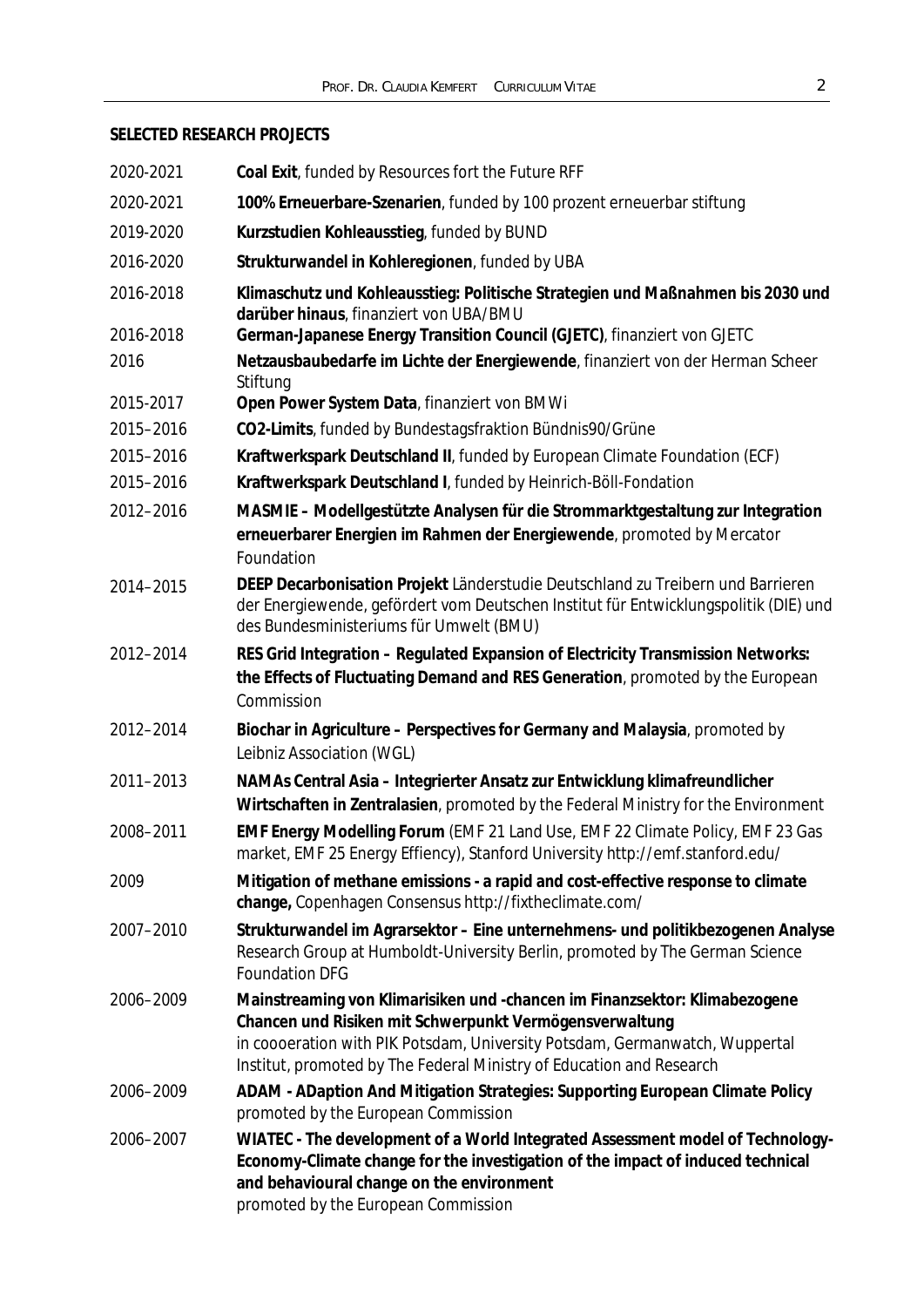| 2005-2007 | Quantifizierung des Einflusses des Klimawandels auf die Trends der Häufigkeiten<br>von Naturkatastrophen sowie deren volkswirtschaftliche und versicherte Schäden,<br>in cooperation with Munich Re |
|-----------|-----------------------------------------------------------------------------------------------------------------------------------------------------------------------------------------------------|
| 2004-2005 | Electricity Market Liberalization in Europe (EMELIE), Market Imperfections and their<br>Impact on the European Economic and Environmental Situation<br>promoted by the European Commission          |
| 2002-2005 | Evaluation of the climatic change on the basis of coupled economical biosphere<br>climatic models-ECOBICE, financed by the Volkswagen Foundation                                                    |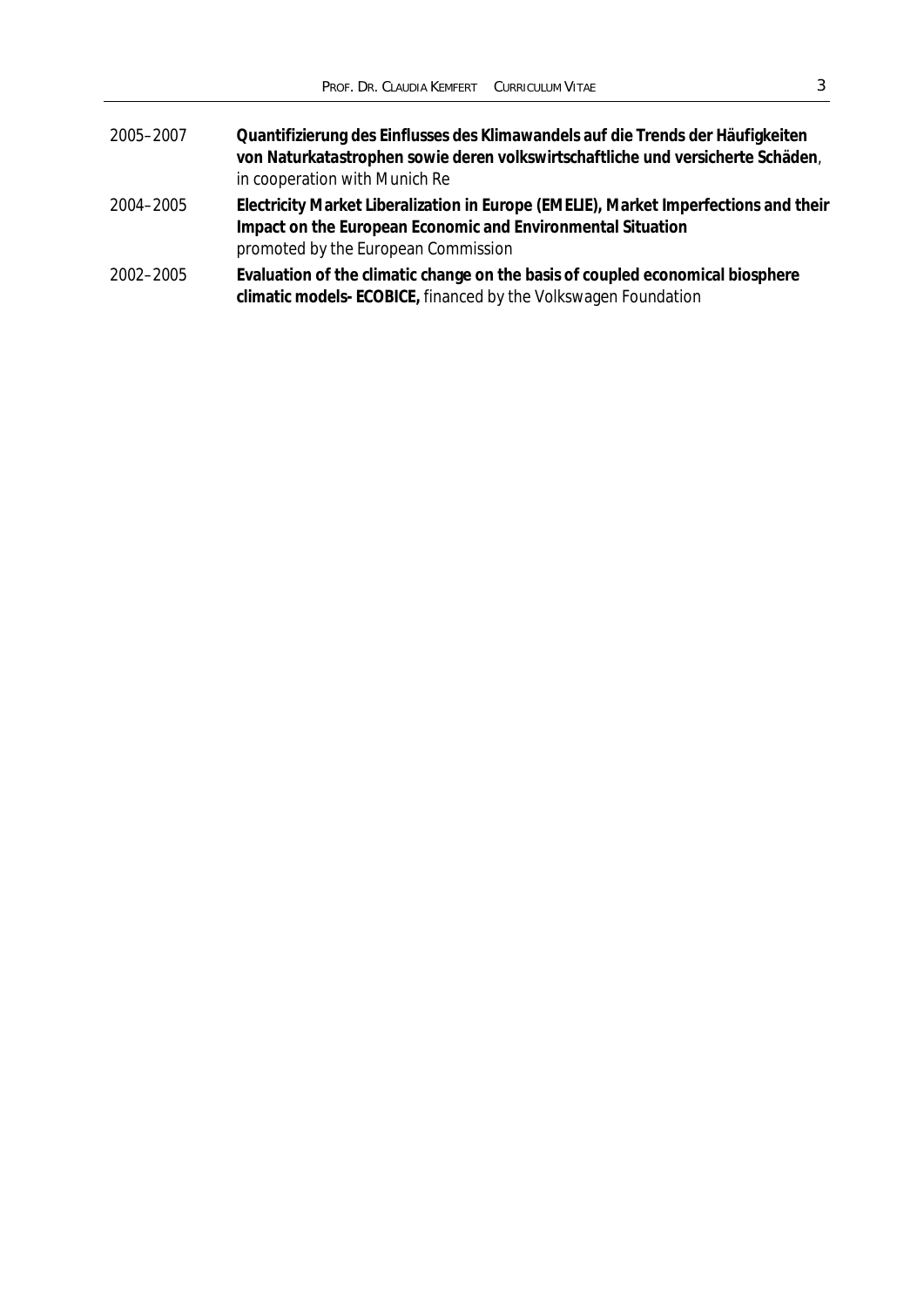### **SELECTED PUBLICATIONS – REFEREED JOURNALS**

- Martin Kittel, Leonard Goeke, Claudia Kemfert, Pao-Yu Oei, Christian von Hirschhausen (2020), Scenarios for Coal-Exit in Germany—A Model-Based Analysis and Implications in the European Context. In: Energies 13 (2020), 8, Art. 2041, 19 p.
- Pao-Yu Oei, Thorsten Burandt, Karlo Hainsch, Konstantin Löffler, Claudia Kemfert (2020). Lessons from Modeling 100% Renewable Scenarios Using GENeSYS-MOD. In: Economics of Energy and Environmental Policy 9 (2020), 1, pp. 103-120
- Bartholdsen, K.-H., Eidens, A., Löffler, K., Seehaus, F., Wejda, F., Burandt, T., Oe,P.-Y, Kemfert, C., von Hirschhausen, C. (2019). Pathways for Germany's Low-Carbon Energy Transformation Towards 2050. In: Energies 2019, 12(15), 2988
- Child, M., Kemfert, C., Bogdanov, D., Breyer C. (2019) Flexible Electricity Generation, Grid Exchange and Storage for the Transition to a 100% Renewable Energy System in Europe. In: Renewable Energy 139 (2019), pp. 80-101
- Kemfert, C. Germany and Climate Protection: From Model Pupil to Laggard—Why Coal Phasing Out Makes Economic and Ecological Sense. In: Advanced Sustainable Systems 3 (2019), 3, 1800155 (3 p.)
- Gerbaulet, C., von Hirschhausen, C., Kemfert, C., Lorenz, C., Oei, P.-Y. (2019). European electricity sector decarbonization under different levels of foresight. In Renewable Energy
- Medick, J., Teichmann, I., Kemfert, C. (2018): Hydrothermal carbonization (HTC) of green waste: Mitigation potentials, costs, and policy implications of HTC coal in the metropolitan region of Berlin, Germany. In Energy Policy, Volume 123, Dezember 2018, pp 503-513
- Zerrahn, A., Schill, W.-P., Kemfert, C. (2018). On the economics of electrical storage for variable renewable energy sources. In: European Economic Review (2018)
- Kemfert, C., Elmer, C.-F., Dross, M. (2018). Grenzen der Technologieneutralität: Infrastrukturförderung als notwendiger Pull für den Übergang zur Elektromobilität. In: Zeitschrift für Politikwissenschaft 27 (2018), 4, p. 483-491
- Medick, J., Teichmann, I., Kemfert, C. (2017). Hydrothermal Carbonization (HTC) of Green Waste: Mitigation Potentials, Costs, and Policy Implications of HTC Coal in the Metropolitan Region of Berlin, Germany. In: Energy Policy 1690 (2017)
- Löffler, K., Hainsch, K., Burandt, T., Oei, P.-Y., Kemfert, C., von Hirschhausen, C. (2017). Designing a Model for the Global Energy System - GENeSYS-MOD: An Application of the Open-Source Energy Modeling System (OSeMOSYS) In: Energies 10 (2017), 10, pp. 1-28.
- Kemfert, C. (2017): Germany must go back to its low-carbon future. In Nature 549, pp. 26-27
- Kunz, F., Rosellón, J., Kemfert, C. (2017): Introduction of Nodal Pricing into the Mexican New Electricity Market through FTR Allocations. In: Energy Journal 38 (2017),
- Kemfert, C., Kunz, F., Rosellón, J. (2016): A Welfare Analysis of Electricity Transmission Planning in Germany. In: Energy Policy 94 (2016) , p. 446-452
- Schröder, A., Traber, T., Kemfert, C. (2013): Market Driven Power Plant Investment Perspectives in Europe: Climate Policy and Technology Scenarios until 2050 in the Model EMELIE-ESY. In: Climate Change Economics. 4 (2013) , 1 , 22 p.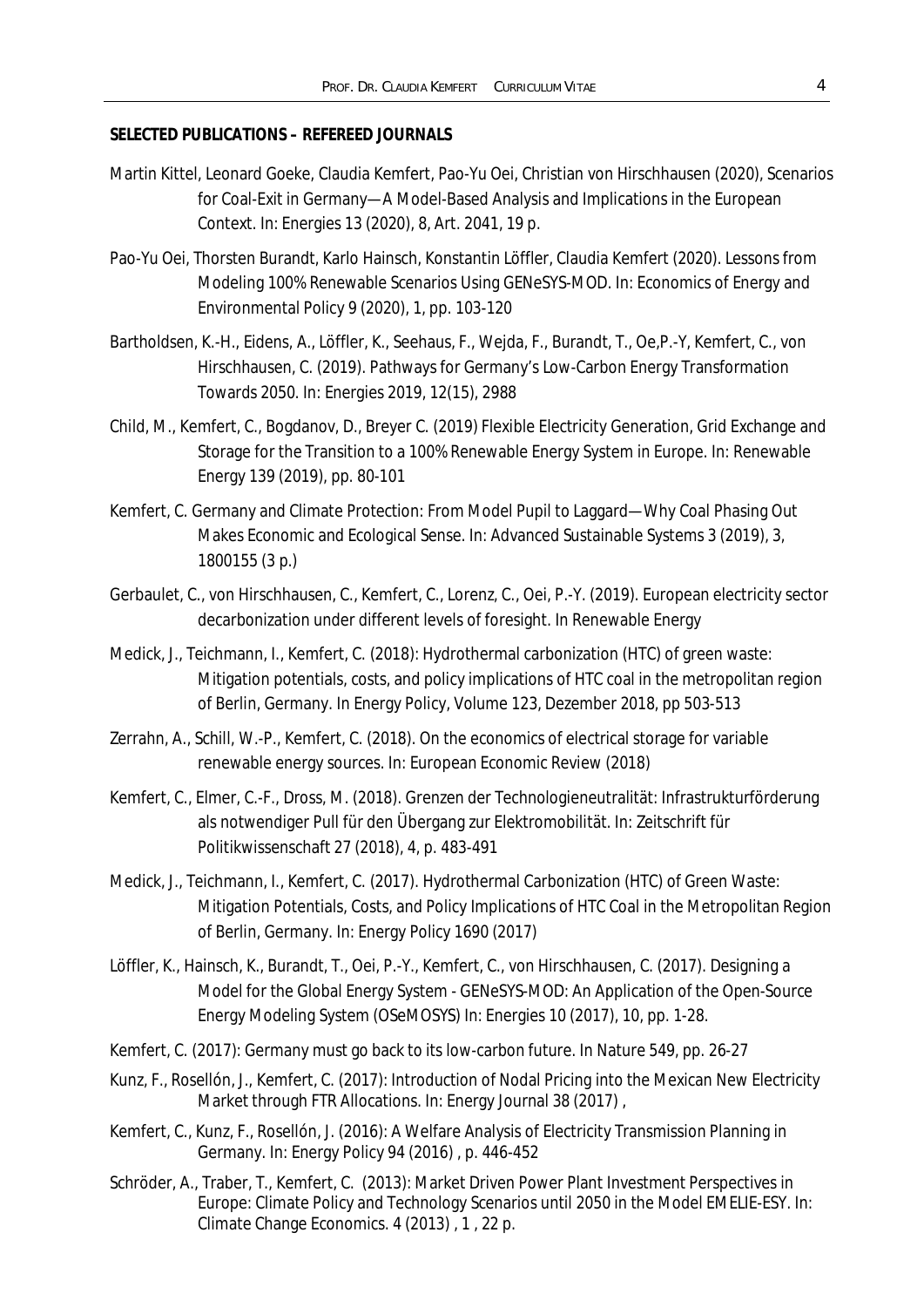- Haftendorn, C., Holz, F., Kemfert, C. (2012): What about Coal? Interactions between Climate Policies and the Global Steam Coal Market until 2030. In: Energy Policy 48 (2012), p. 274-283
- Haftendorn,C., Holz, F., Kemfert, C. (2012): What about Coal? Interactions between Climate Policies and the Global Steam Coal Market until 2030. In: Energy Policy 48 (2012), pp. 274-283
- Traber, T., Kemfert, C. (2011): Refunding ETS Proceeds to Spur the Diffusion of Renewable Energies: An Analysis Based on the Dynamic Oligopolistic Electricity Market Model EMELIE. In: Utilities Policy (2011), 1, pp. 33-41
- Schill, W.-P., Kemfert, C. (2011): Modeling Strategic Electricity Storage: The Case of Pumped Hydro Storage in Germany. In: The Energy Journal (2011) 3, pp. 59-87
- Traber, T., Kemfert, C. (2011): Gone with the Wind? Electricity Market Prices and Incentives to Invest in Thermal Power Plants under Increasing Wind Energy Supply. In: Energy Economics [Elektronische Ressource] (2011) 2 , pp. 249-256
- Sorda, G., Banse, M., Kemfert, C. (2010): An overview of biofuel policies across the world. In: Energy Policy. Vol. 38, Issue 11, pp. 6977-6988
- Kemfert, C., Schmidt, S., Höppe, P. (2010): The Impact of Socio-economics and Climate Change on Tropical Cyclone Losses in the USA. In: Regional Environmental Change, Volume 10, Issue 1 (2010), pp. 13-26.
- Siliverstovs, B., Otsch, R., Kemfert, C., Jaeger, C., Haas, A., Kremers, J. (2009): Climate Change and Modelling of Extreme Temperatures in Switzerland, In: Applied Statistics, [online first: 2009- 06-14]
- Kemfert, C., Schneider, F. (2009): Der Emissionshandel in Deutschland und Österreich ein wirksames Instrument des Klimaschutzes? In: Perspektiven der Wirtschaftspolitik 10 (2009), 1, pp. 92- 122
- Kemfert, C., Schmidt, S., Höppe, P. (2009): Tropical Cyclone Losses in the USA and the Impact of Climate Change: A Trend Analysis Based on Data from a New Approach to Adjusting Storm Losses. In: Environmental Impact Assessment Review 29 (2009), pp. 359-369
- Kemfert, C., Traber, T. (2009): Impacts of the German Support for Renewable Energy on Electricity Prices, Emissions, and Firms. In: The Energy Journal 30 (2009), 3, pp. 155-178
- Kemfert, C., Holz, F., Hirschhausen, C. (2009): Perspectives of the European Natural Gas Markets Until 2025. In: The Energy Journal. Volume 30, Special Issue. pp. 137-150
- Kemfert, C., Holz, F., Hirschhausen, C. (2008): A Strategic Model of European Gas Supply. In : Energy Economics, Vol. 30/3, pp. 766-788
- Kemfert, C., Truong, P. T. (2008): A Flexible Global Warming Index for Use in an Integrated Approach to Climate Change Assessment In: Environmental Modeling and Assessment 13, Heft 4 ; pp. 503-515
- Kemfert, C. (2008): Book Review: Markets and the Environment, Nathaniel O. Keohane and Sheila M. Olmstead, Washington, DC: Island Press. In: Agricultural Economics 38, 3, pp. 385-387
- Kemfert, C. (2007): Versteigern statt Verschenken!: Warum es sinnvoll ist, eine vollständige versteigerung der Emissionsrechte anzustreben. In: Zeitschrift für angewandte Umweltforschung 18 (2007), 1, pp. 9-17
- Kemfert, C. (2007): Ein Zehn-Punkte-Plan für eine nachhaltige Energiepolitik in Deutschland. In: Gaia 16, 1, pp. 16-21
- Kemfert, C. (2007): The European Electricity and climate policy complement or substitute? In: Environment and Planning / C 25 (2007), 1, pp. 115-130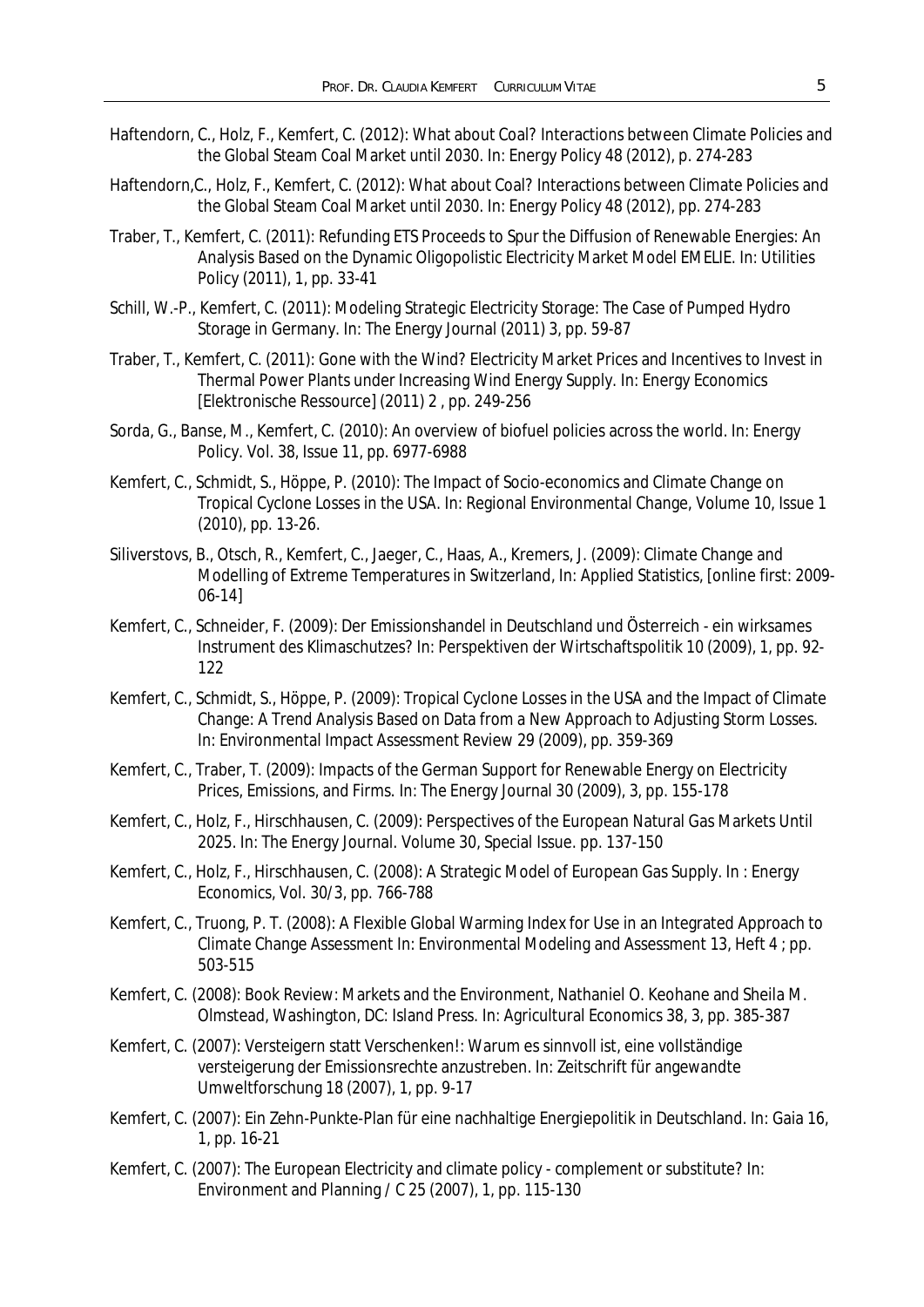- Kemfert, C., Müller, F. (Eds.) (2007): Die Energiepolitik zwischen Wettbewerbsfähigkeit, Versorgungssicherheit und Nachhaltigkeit - Chancen und Perspektiven für die Energieversorgung. Vierteljahrshefte zur Wirtschaftsforschung 76, 1
- Kemfert, C., Truong, P.T., Brucker, T. (2006): Economic Impact Assessment of Climate Change: A Multi-Gas Investigation. In: The Energy Journal, Multi-Greenhouse Gas Mitigation and Climate Policy, Special Issue 3, pp. 441-460
- Edenhofer, O.; Lessmann, K.; Kemfert, C.; Grubb, M.; Koehler, J. (2006): Induced technological change: exploring its implications for the Economics of Atmospheric stabilization. In: The Energy Journal, Special issue 2006, pp. 57-109
- Kemfert, C. (2005): Der Strommarkt in Europa zwischen Liberalisierung und Klimaschutz-Herausforderungen für die zukünftige deutsche Energieversorgung. In: Zeitschrift für Umweltpolitik und Umweltrecht, 2/2005, pp. 243-258
- Kemfert, C. (2005): Induced Technological Change in a Multi-Regional, Multi-Sectoral, Integrated Assessment Model (WIAGEM): Impact Assessment of Climate Policy Strategiepp. In: Special Issue of Ecological Economics, ,Vol. 54/2-3 pp. 293-305
- Kemfert, C. (2004): International Climate Coalitions and trade Assessment of cooperation incentives by issue linkage. In: Energy Policy, Vol. 32, Ispp. 4, pp. 455-465
- Kemfert, C. (2002): Global Economic Implications of alternative Climate Policy Strategiepp. In: Environmental Science and Policy, Vol. 5, Ispp. 5, pp. 367-384.
- Kemfert, C. (2002): An Integrated Assessment Model of Economy-Energy-Climate The model WIAGEM- . In: Integrated Assessment, Vol. 3, 4, pp. 281-299
- Galeotti, M., Kemfert, C. (2004): Interactions between climate and trade policies, a Survey. In: Journal of World Trade, Vol. 38,.4
- Haites, E., Yamim, F., Blanchard, O., Kemfert, C. (2004): Implementing the Kyoto Protocol without Russia, Climate Policy 4, 2, pp. 143
- Kemfert, C. (1998): Estimated substitution elasticities of a nested CES production function for Germany. In: Energy Economics, 20, pp. 249-264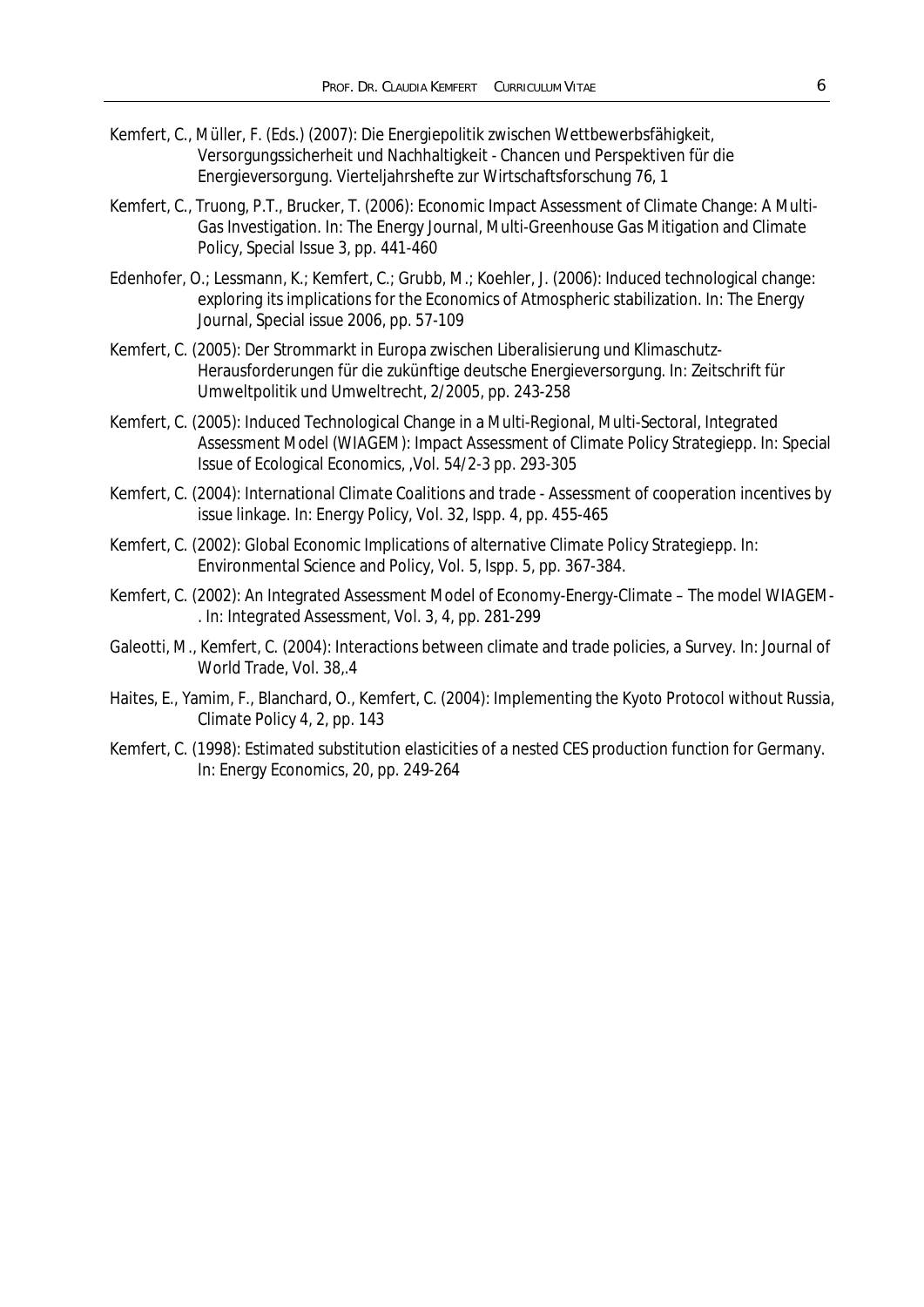## **PHD STUDENTS SUPERVISION**

| PhD Student                       | Subject                                                                                                                                                  | Finalised             |
|-----------------------------------|----------------------------------------------------------------------------------------------------------------------------------------------------------|-----------------------|
| Fournier Gabela,<br>Julio Gustavo | "On the economic effects of natural disasters: Frontiers in<br>applied spatial computable general equilibrium modeling"                                  | 11/2020<br>finanlised |
| Stöckl, Fabian                    | "Substituting Clean for Dirty Production:<br>Understanding Prospects for Green Growth"                                                                   | 10/2020<br>finalised  |
| Wealer, Ben                       | "The Political Economy of Nuclear Power<br>Dual Use, Electricity Generation, Decommissioning of Power<br>Plants, and Long-term Storage of Nuclear Waste" | 07/2020<br>finalised  |
| Mendelevitch, Roman               | Modelling of Coal Markets and CCTS                                                                                                                       | 10/2016<br>finalised  |
| Zerrahn, Alexander                | <b>Multi-Stage Models of Electricity Markets</b>                                                                                                         | 04/2016<br>finalised  |
| Egerer, Jonas                     | Distributional effects and cooperation in the transformation of<br>the German and European electricity sector                                            | 04/2016<br>finalised  |
| Teichmann, Isabel                 | Three Topics in Agriculture: Private Quality Standards,<br>Marketing Channels, and Biochar                                                               | 01/2016<br>finalised  |
| Richter, Philipp Moritz           | Trade and Climate Policies - Carbon Leakage in Energy and<br><b>Goods Markets</b>                                                                        | 10/2015<br>finalised  |
| Huppmann, Daniel                  | Strategic behaviour in a carbon-constrained world --<br>Advances in complementarity modelling of energy markets                                          | 06/2014<br>finalised  |
| Schröder, Andreas                 | Modeling Infrastructure Investments in Electricity Markets                                                                                               | 02/2013<br>finalised  |
| Groba, Felix                      | Renewable Energies Dissemination and International Trade -<br>An Empirical Assessment of Policy, Markets and Innovation                                  | 02/2013<br>finalised  |
| Haftendorn, Clemens               | Economics of the Global Steam Coal Market - Modeling Trade,<br><b>Competition and Climate Policies</b>                                                   | 10/2012<br>finalised  |
| Schill, Wolf-Peter                | Erneuerbare Energien: Effekte für den Strommarkt und<br>Mobilität                                                                                        | 06/2011<br>finalised  |
| Braun, Frauke                     | Volkswirtschaftliche Effekte von erneuerbaren Energien-<br>Bewertung anhand des ökonometrischen Modells Nigem                                            | 12/2010<br>finalised  |
| Schmidt, Silvio                   | Economic assessment of extreme climate events (MunichRe)                                                                                                 | 05/2010<br>finalised  |
| Holz, Franziska                   | Impact Assessment of the liberalised gas market                                                                                                          | 01/2009<br>finalised  |
| Kalashnikov, Vitaly               | Impact Assessment of the liberalised electricity market                                                                                                  | 01/2009<br>finalised  |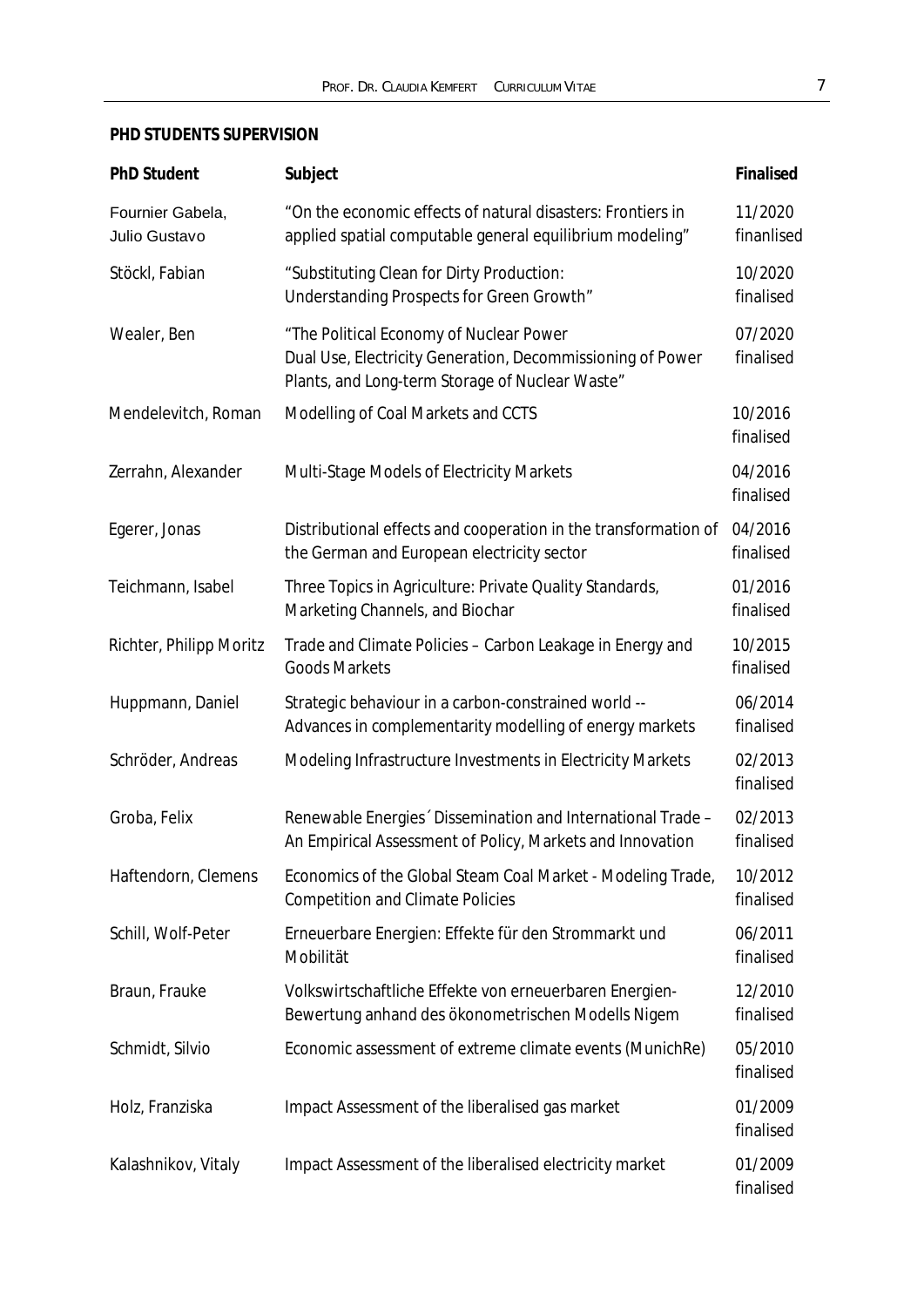| Tichler, Robert   | Optimal energy prices and implications of energy price<br>modifications in the Upper Austrian economy | 10/2008<br>finalised |
|-------------------|-------------------------------------------------------------------------------------------------------|----------------------|
|                   | Müller-Pelzer, Franziska Evaluation of CDM options in South America                                   | 10/2008<br>finalised |
| Schumacher, Katja | Evaluation of the electricity market in Europe                                                        | 08/2007<br>finalised |
| Dröge, Susanne    | Linkages between trade policy and environmental policy                                                | 08/2005<br>finalised |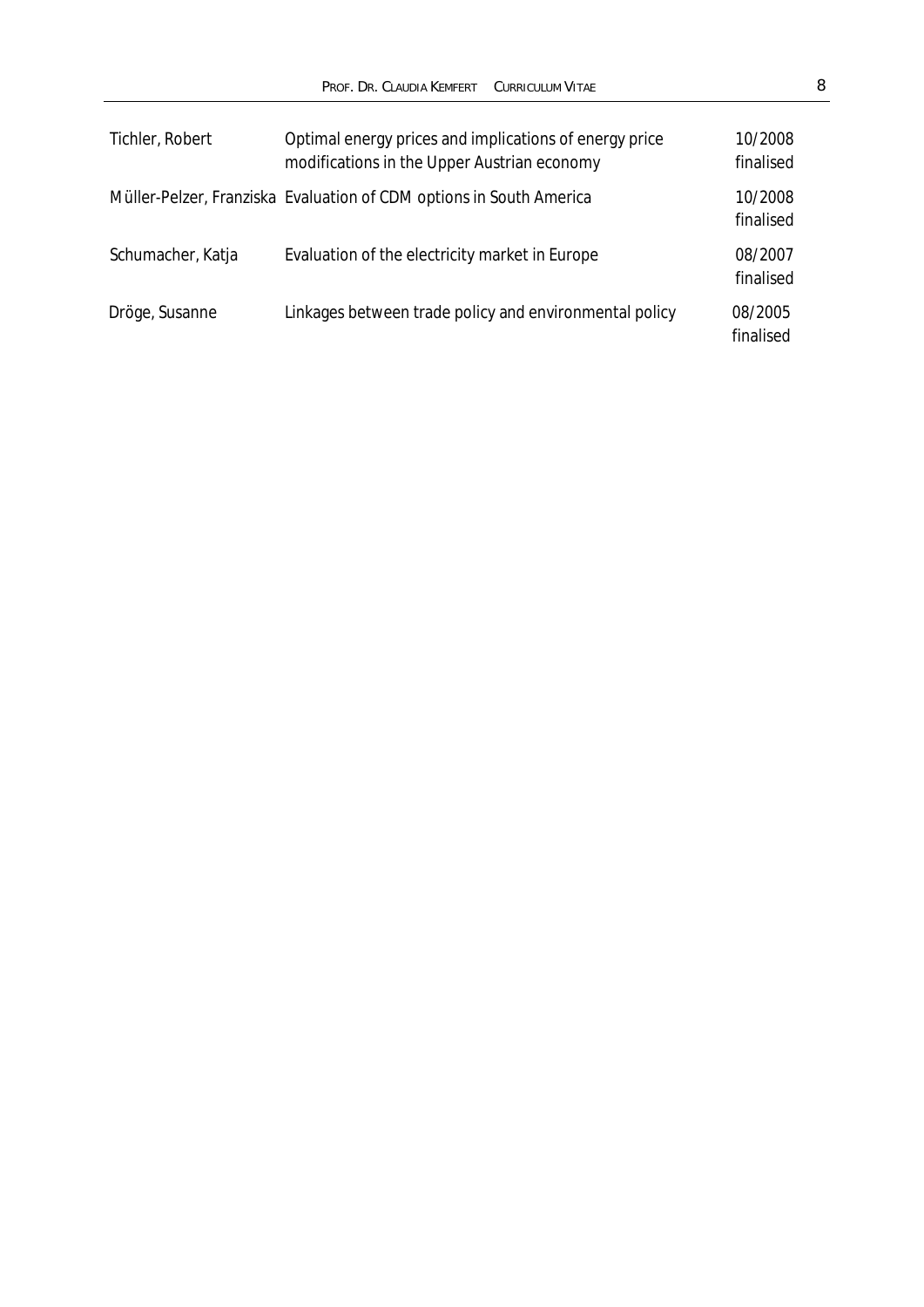#### **AWARDS**

- 2020: Vordenker-Preis, portfolio institutionell Awards
- 2016: Adam-Smith-Award for Market-Based Environmental Policy
- 2016: German Solar Award
- 2011: B.A.U.M. Environmental Award, category "science", for outstanding commitment in environment protection and sustainability
- 2011: Urania-Medaille for her outstanding commitment to a scientifically based change of awareness of sustainable economy in our society
- 2006: Elf der Wissenschaft, 11 Spitzenforscher ("dream team of german science") awarded by DFG, Helmholtz and Leibniz Association
- 2003: Best Paper Award EABR Conference
- 1998: Award by Verein für Socialpolitik for international presentations
- 1997: Grant by DAAD for the PhD Programm of Stanford University

#### **MEMBERSHIPS**

Verein für Socialpolitik

Vereinigung Deutscher Wissenschaftler (VDW e.V.)

European Association of Environmental and Resource Economists (EAERE)

American Economic Association (AEA)

International Association for Energy Economics (IAEE)

Association of Environmental and Resource Economists (AERE)

International Society for Ecological Economics

Energy Modelling Forum (EMF)

European Climate Forum (ECF)

Umweltausschuss des Vereins für Socialpolitik

International C3E Ambassador Corps

#### **EXPERT COMMITTEES**

German Advisory Council on the Environment High Level Group of Energy and Climate of EU President Barroso (2006 until 2009) Expert group EU Commissioner (2012-2014) Club of Rome Advisory Board Energieforschung und Energietechnologien, Bavarian Ministry of Economic Affairs, Infrastructure, Transport and Technology (2012) Advisory Board of Federal academie of Security Policy Advisory Board of Energiecampus Nürnberg Scientific Board of WIFO (Austrian Institute for Economic Research) Scientific Board of the Energy Institute at Johannes Kepler University, Linz Scientific Board of EUREF Institute Berlin Scientific Board of Kulturwissenschaftliches Instituts Essen Scientific Board of NATIONAL GEOGRAPHIC GERMANY Scientific Board of Deutschen Biomasseforschungszentrum (DBFZ) Scientific Board of Energie-Forschungszentrum Niedersachsen (EFZN) Scientific Board of Zeitschrift für Neues Energierecht (ZNER) Advisory Group on Energy of EU Commission (DG Research) (2012-2014) Expert Group of the states Hessen (Schäfer-Gümbel) and Niedersachsen (Wenzel) Energy Commity party executive of SPD (2014) Board of Trustees of Technologiestiftung Berlin Board of Trustees of Deutsche KlimaStiftung